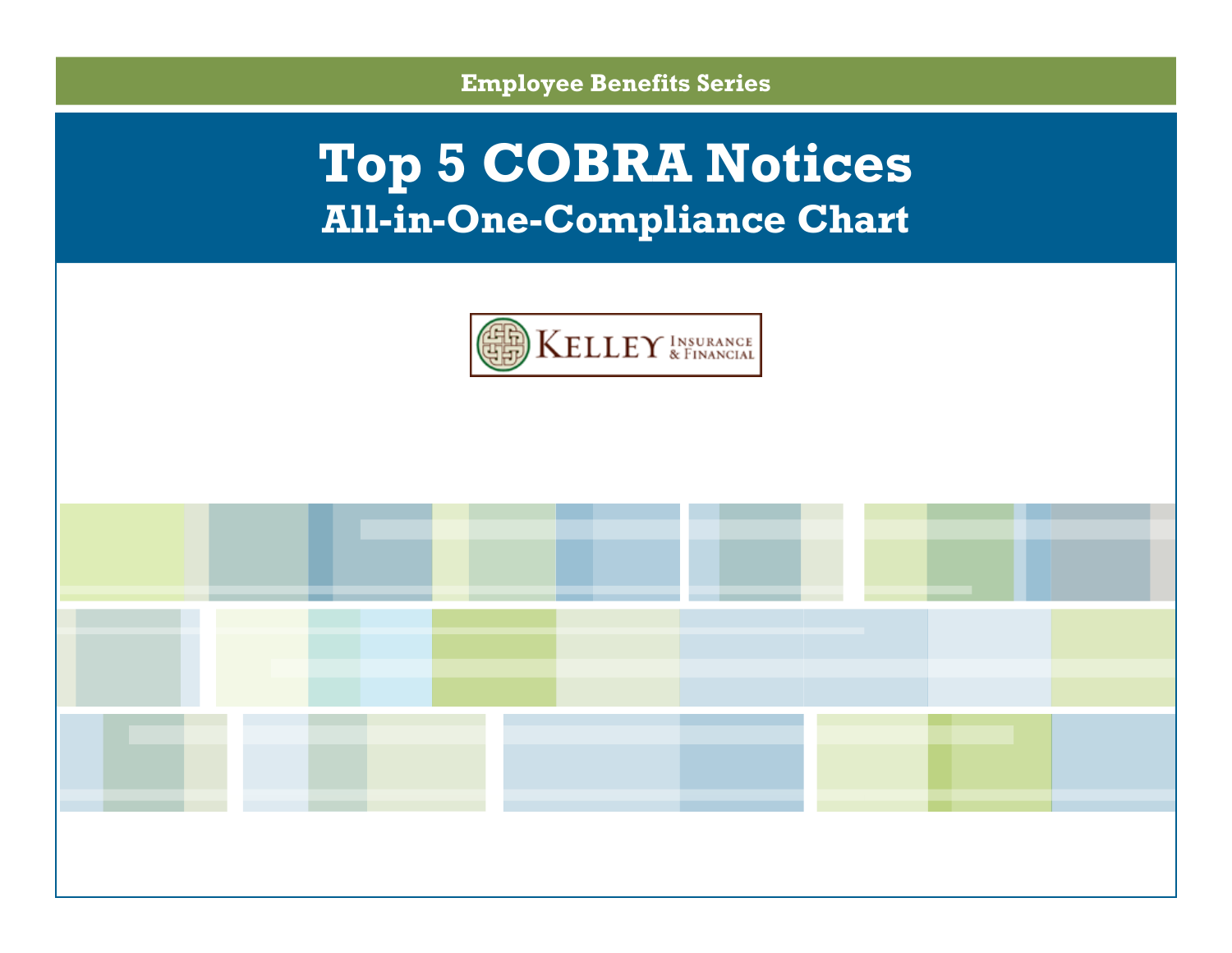## **Top 5 COBRA Notices**

[COBRA](https://www.dol.gov/dol/topic/health-plans/cobra.htm) (the federal Consolidated Omnibus Budget Reconciliation Act) requires group health plans sponsored by employers with 20 or more [employees](http://www.dol.gov/ebsa/publications/cobraemployer.html#2) in the prior year to provide employees and eligible family members (including legally married same-sex spouses who are otherwise eligible for coverage under the plan) with specific notices explaining their COBRA rights. Whether you're hiring a new employee or preparing for a departure, you can download model notices and keep track of your compliance with this list.

| <b>Document</b>                        | <b>Type of Information</b>                                                                                                                                                                                                                                                     | <b>Provide To</b>                                                                      | <b>Provided By</b>                                                                                       | <b>Timing of Disclosure</b>                                                                                                                                                                      |
|----------------------------------------|--------------------------------------------------------------------------------------------------------------------------------------------------------------------------------------------------------------------------------------------------------------------------------|----------------------------------------------------------------------------------------|----------------------------------------------------------------------------------------------------------|--------------------------------------------------------------------------------------------------------------------------------------------------------------------------------------------------|
| <b>Initial COBRA</b><br><b>Notice</b>  | Notice of the right to purchase a<br>temporary extension of group health<br>coverage when coverage would<br>otherwise be lost due to qualifying<br>events, as well as other health<br>coverage options that may be<br>available (such as the Health<br>Insurance Marketplace). | Covered employees<br>and their spouses                                                 | Plan administrator                                                                                       | Within 90 days after the date group<br>health plan coverage commences<br>Tip: Including this notice in the SPD and<br>providing the SPD within the 90-day<br>limit may satisfy this requirement. |
| <b>Notice of Qualifying</b><br>Event   | Notice of the occurrence of a<br>qualifying event that is the<br>employee's death, termination of<br>employment (other than for gross<br>misconduct), reduction in hours, or<br>Medicare entitlement.                                                                          | Plan administrator                                                                     | Employer<br>(Notice of other<br>qualifying events<br>must be provided<br>by qualified<br>beneficiaries.) | Within 30 days of the qualifying event<br><b>Tip:</b> The qualifying event determines<br>who is eligible for COBRA and for how<br>long.                                                          |
| <b>COBRA Election</b><br><b>Notice</b> | Describes the right to COBRA<br>continuation coverage and how to<br>make an election upon the<br>occurrence of a qualifying event, as<br>well as other health coverage options<br>that may be available (including<br>coverage through the Health<br>Insurance Marketplace).   | Employees, spouses,<br>and dependent<br>children who are<br>qualified<br>beneficiaries | Plan administrator                                                                                       | Generally within 14 days after<br>receiving notice of a qualifying event<br>Tip: Each qualified beneficiary has a<br>separate right to elect continuation<br>coverage.                           |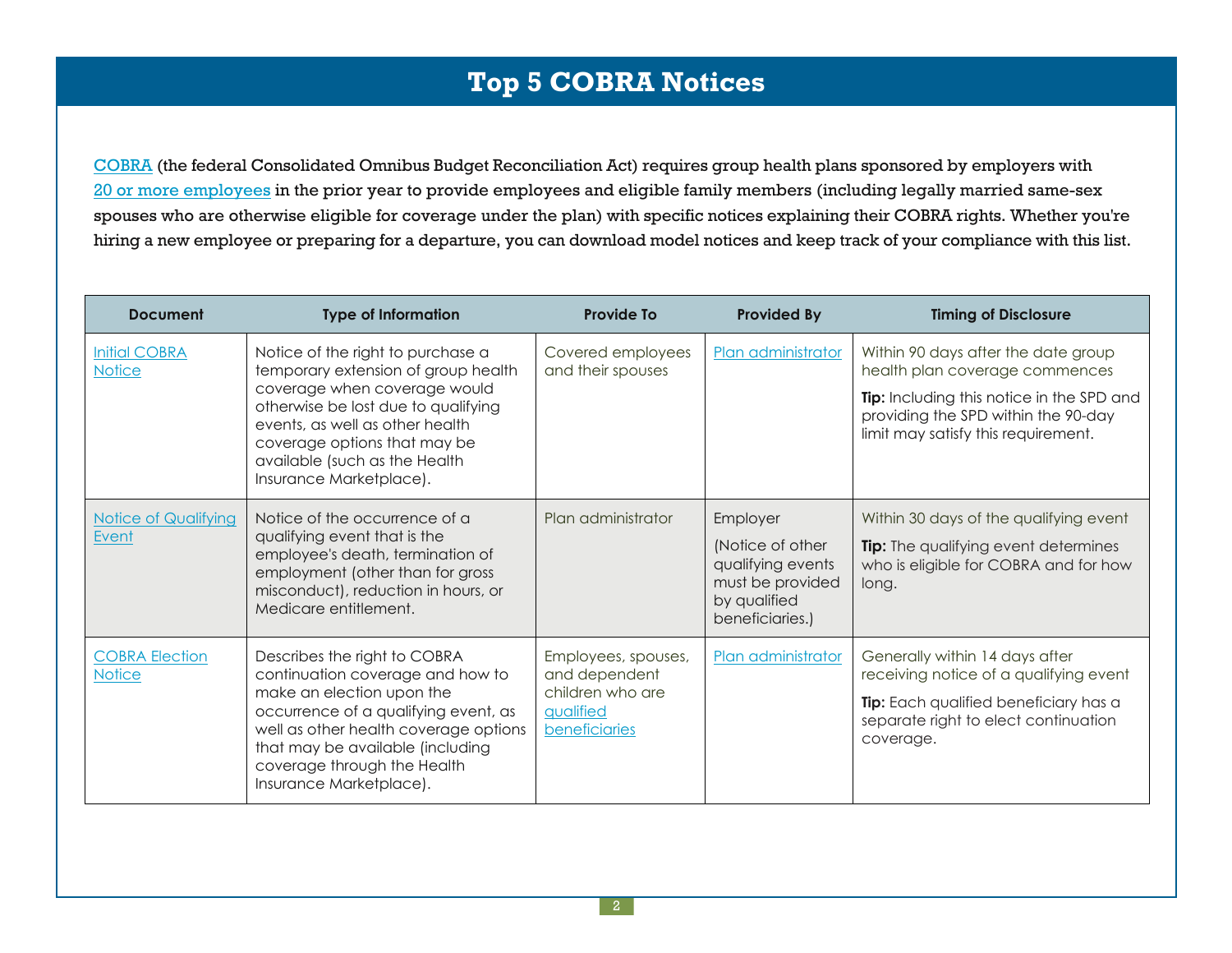# **Top 5 COBRA Notices**

| <b>Document</b>                                               | <b>Type of Information</b>                                                                                                                                                                         | <b>Provide To</b>                                                                                                          | <b>Provided By</b> | <b>Timing of Disclosure</b>                                                                                                                                                                    |
|---------------------------------------------------------------|----------------------------------------------------------------------------------------------------------------------------------------------------------------------------------------------------|----------------------------------------------------------------------------------------------------------------------------|--------------------|------------------------------------------------------------------------------------------------------------------------------------------------------------------------------------------------|
| Notice of<br>Unavailability of<br><b>COBRA</b><br>Coverage    | Notice that an individual is not<br>entitled to COBRA or an extension of<br>continuation coverage, which<br>explains the reason the group health<br>plan is denying the request.                   | Individuals who have<br>submitted a notice<br>of qualifying event<br>whom the plan<br>determines are not<br>COBRA-eligible | Plan administrator | Generally within 14 days after receiving<br>notice of a qualifying event<br>Tip: Generally, an employee, spouse, and<br>dependent children are entitled to COBRA.                              |
| Notice of Early<br>Termination of<br><b>COBRA</b><br>Coverage | Notice that COBRA coverage will<br>terminate earlier than the maximum<br>period of coverage, including the<br>date and reason for termination, and<br>any rights to elect alternative<br>coverage. | Qualified<br>beneficiaries whose<br>COBRA coverage<br>will end before the<br>maximum period                                | Plan administrator | As soon as practicable following the<br>administrator's determination that<br>coverage will terminate<br>Tip: Certain events-such as failure to pay<br>premiums-may justify early termination. |

Be sure to review the law in your [state](http://www.naic.org/state_web_map.htm) for applicable "mini-COBRA" requirements (including for companies with fewer than 20 employees).

| <b>Qualifying Events</b>                                                        |                                                                                                                             |                        |  |  |  |
|---------------------------------------------------------------------------------|-----------------------------------------------------------------------------------------------------------------------------|------------------------|--|--|--|
| Employee/Spouse/<br><b>Dependent Child</b>                                      | • Termination of employment (other than for gross misconduct)<br>• Reduction in hours of employment                         | 18 months <sup>*</sup> |  |  |  |
| Spouse/<br><b>Dependent Child</b>                                               | • Death of employee<br>• Employee becomes entitled to Medicare<br>• Divorce or legal separation of the employee from spouse | 36 months              |  |  |  |
| • Loss of dependent child status under the plan rules<br><b>Dependent Child</b> |                                                                                                                             | 36 months              |  |  |  |

\*Qualified beneficiaries entitled to 18 months of continuation coverage may become entitled to a disability extension of an additional 11 months (for a total maximum of 29 months) or an extension of an additional 18 months due to the occurrence of a second qualifying event (for a total maximum of 36 *months). An [Employer's](http://www.dol.gov/ebsa/publications/cobraemployer.html) Guide to COBRA has more on qualifying events.*